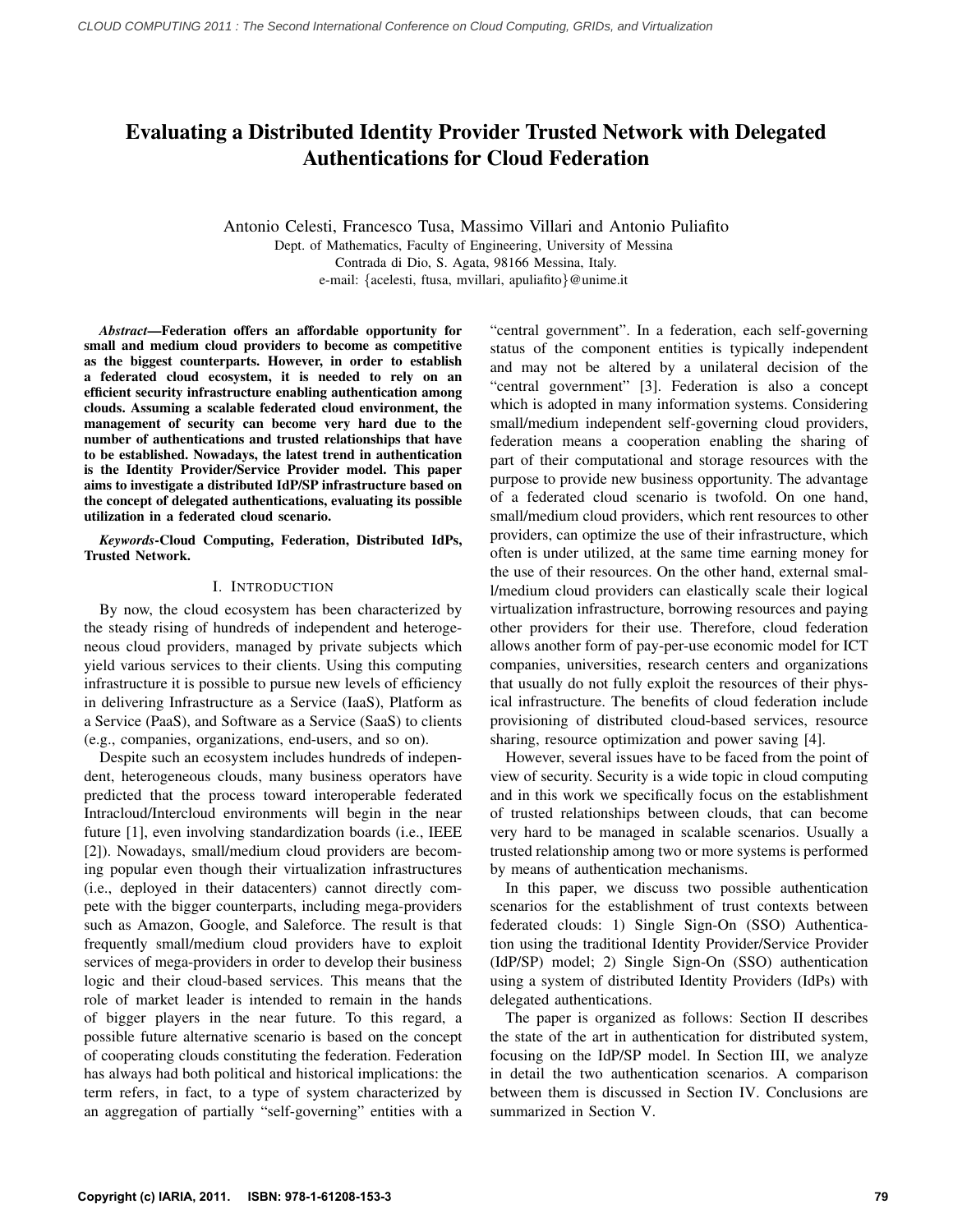# II. RELATED WORKS

# *A. Authentication Systems*

With the term "authentication" we refer to any process by which it is possible to verify that someone is who claims to be. Username/password is the most widely used form of authentication. Another method is based on the private/public key cryptography. A stronger form of authentication is based on digital certificate [5], an electronic document which uses a digital signature to bind a public key with an identity described by information such as the name of a person or an organization.

Considering the evolving Internet scenarios, where entities need to access different services in a dynamic fashion, the requirement of interoperability among authentication technologies, also reducing the number of needed credentials and authentications is more and more compelling. To this regard, the latest trend in term authentication is represented by the Identity Provider/Service Provider (IdP/SP) model along with the Security Assertion Markup Language (SAML) [6], an XML-based standard that allows to exchange authentication and authorization data. The IdP/SP model allows to plan Single Sign-On (SSO) authentication scenarios when software/human entities can login once an IdP gaining the access to all SPs which rely on that target Idp.

Although SSO and SAML technologies are strictly related to the web context, some recent works are trying to employ the same approach on new scenarios where many entities that belong to different domains need to perform authentication [7], [8]. This is also the case of cloud federation [1], [9], where clouds cooperate together establishing trust contexts in order to provide new business opportunities. Recently, trust has been identified as a beneficial concept in large scale networks [10]. Considering trust relations when selecting service providers as partners leads to more efficient cooperation and composition of services [11].

SAML, offers the possibility of adding extensions in order to achieve dynamic federation in a generic way, regardless the specific scenario where it is applied. Considering federated cloud environments, in [12] it is discussed a new SAML profile named Cross-Cloud Authentication Agent SSO (CCAA-SSO) defining the steps needed for a secure cloud SSO authentication. However, the bottleneck of the IdP/SP model is represented by the presence of a central IdP per trust context. In order to overcome such a limitation, an approach [13] is proposed to minimize the dependence on central IdPs with a priori configuration, making entities more autonomous and capable of taking trust decisions. Another solution is exploiting the concept of delegation. Unfortunately, SAML natively lacks of delegation capabilities. Nevertheless, there are several works in Grid, Web Service, and Ubiquitous Computing environments where SAML is extended with the purpose to benefit of delegation capabilities [14], [15], [16].

# *B. Propagation of Trustiness*

Scenario we are addressing can be defined as simplified context for trustiness in Cooperating Clouds, thus because Clouds may strongly leverage IdPs entities. Many works have been done in area of trustiness even in the propagation of trustiness. Of course our concept of delegation relies on some pre assumptions, those are: a) Each Cloud Provider uses well-know IdP (either its own or in the shared configuration). b) Each Cloud is able to decide if use/not-use the delegation against some specific IdPs (it may perform its filtering of IdPs existing in trustiness chains).

The complexity of evaluating the level of trust of a Subject insisting in the Internet determines to carefully face the topic, especially for large networks (i.e., Social Networks). Huang [17] developed a framework of trust propagation schemes evaluating them on a large trust network consisting of 800K trust scores expressed among 130K people. An interesting work has been conducted in [18] about the *Ontology of Trust* reporting a formal semantics and defining the concept of *Transitivity*. The authors highlighted that Trust Transitivity is not always an applicable concept at all. Chen et al [19] tried to determine a formula for expressing the trustiness. In particular they introduced the Mean operator (*Transitive mean degree*), that is the trust degree of a path (from source to destination considering the weights of edges existing in the between). It is calculated with the geometric or arithmetic mean of those weights of all edges along that path.

The security and trustiness in distributed environments are topics widely assessed. Our main aim is to investigate Clouds and adopt existing security solutions for overcoming issues related to the federation.

# III. AUTHENTICATION BETWEEN CLOUDS

Due to the high dynamism of federated cloud environments, a flexible method for building dynamic trust contexts should be provided.

According to [1], in this work, we assume that, regardless the adopted cloud middleware, the federation process is accomplished according to three different phases that is: Discovery, Match-Making and Authentication. In our solution a specific module named Cross-Cloud Federation Manager (CCFM) including three agents is able to perform such activities.

The *Discovery Agent (DA)* manages the discovery process of the resources and services made available by all the clouds belonging to the dynamic distributed environment. Once the clouds' service discovery has been performed, the *Match-Making Agent (MA)* will accomplish the task of choosing the more convenient cloud(s) wherewith to establish the federation according to requirements and policies. Finally, the *Authentication Agent (AA)* will perform the authentication with the selected clouds, creating a trust context, hence a federation. Once the security context has been created, a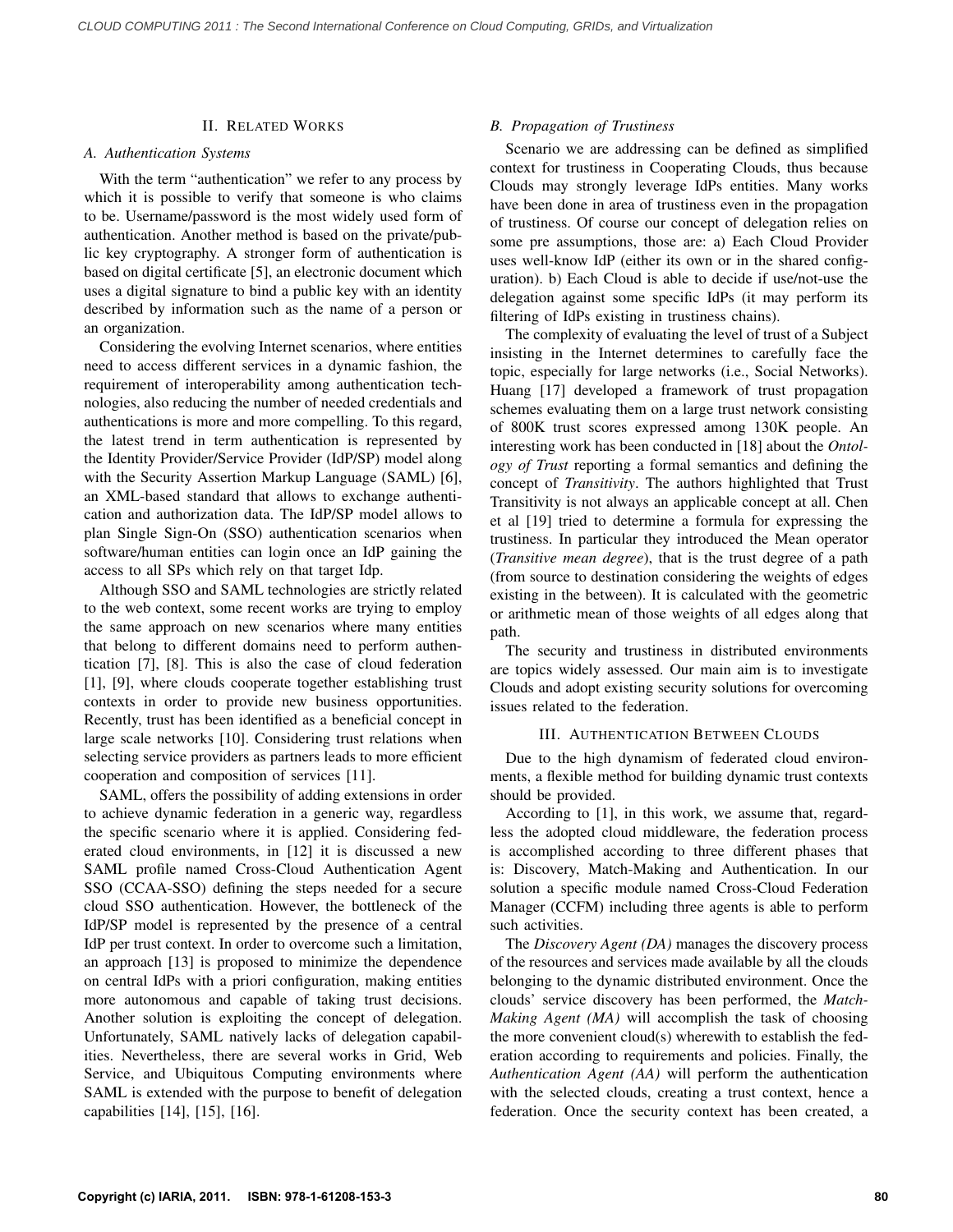cloud will be able to exploit resources and services offered by other federated cloud. In this Section, we focus on the authentication phase debating two different scenarios involving IdPs. In order to clarify the idea on using the IdP/SP model, we consider the following as a basic example: according to the IdP/SP terminology the AA of cloud A borrowing resources plays the role of "client", the AA of cloud B lending resources plays the role of "SP" (Relying Party), and IdP X plays the role of trust third party (Asserting Party) assuring to cloud B that cloud A is which claims to be. In order to allow cloud A to be authenticated by cloud B, it is needed that cloud A is enrolled in IdP X and that cloud B relies on IdP X. Once the authentication has been accomplished, cloud A will be able to log-in all clouds relying on IdP X without further authentications.

## *A. Traditional IdP/SP Scenario for Cloud Federation*

Assuming an ecosystem with  $N$  clouds, the most obvious approach consists of using  $M, M < N$  different IdPs. Basically, we can distinguish three main cases:

- 1) *Case 1.*  $M = 1$ . It is the simplest case. It consists of using a unique IdP for all federated clouds, thus enabling SSO authentications. In this way each cloud has to manage only one credential. However, this solution is out of place, because a unique central IdP would be a bottleneck for the whole authentication system.
- 2) *Case 2.*  $M \le N, M \ne 1$ . It is the case in which a cloud, in order to perform authentications with the other  $N - 1$  clouds, has to perform an enrollment on M IdPs, thus managing M different credentials. For example, let us consider three different *IdPs X, Y, Z*, and clouds 1, 2, 3, 4, 5, 6, 7, 8, 9. Clouds 1, 2, 3, 4 rely on *IdP X*, clouds 5, 6, 7 rely on *IdP Y*, and clouds 8, 9 rely on *IdP Z*. In order to allow cloud 10 to be authenticated on all the other clouds, it has to perform enrollments on *IdP X, Y, and Z*, thus managing three credentials.
- 3) *Case 3.*  $M = N 1$ . In this case each of the  $N 1$ clouds rely on a different IdP. A cloud, in order to perform authentications with the other  $N - 1$  clouds, needs to perform enrollments on  $N - 1$  IdPs, thus managing  $N - 1$  different credentials.

In cases 2 and 3, if an IdP is corrupted, it will not affect the whole authentication system, however case 3 represents the worst case from the point of view of needed trust relationships, i.e, enrollments of clouds in IdPs. In this paper, we analyze this latter case. Considering a federation including N clouds, the number of trust relationships  $t_r$  needed to obtain the total overlay (i.e., each cloud is authenticated with each other) can be computed as:

$$
t_r = N(N-1) \tag{1}
$$



Figure 1. Authentication between clouds using the traditional IDP system where each cloud relies on a different IdP (worst case from the point of view of needed trust relationships).

In Figure 1, 5 clouds are depicted with their associated IdPs. Using eq. (1),  $t_r = 5 * 4 = 20$ . This means that the full overlay of the network can be reached after the establishment of 20 trust relationships (i.e., performed enrollments of clouds in IdPs). In Figure 1, the existence of a trust relationship is indicated by an arrow connecting the AA of the CCFM of each cloud with the corresponding IdP(s), where the cloud has an enrollment. For example, in order to allow cloud 1 to be authenticated in clouds 2, 3, 4, and 5, it as to perform enrollments in IdPs B, C, D, E. All the consideration we will assume in the following are based on the possibility of extending the SAML protocol as described in some recent works we have cited [13], [14], [15] and [16].

# *B. Distributed IdP Trusted Network (DIdP-TN) Scenario for Cloud Federation*

As the authentication based on the traditional IdP system can imply high management costs especially in case 3, starting from the idea of delegation, we investigated an alternative authentication scenario able to reduce the number of required authentications in a federated cloud environment. We named such a system Distributed IdP Trusted Network (DIdP-TN). As depicted in Figure 2, the authentication system is based on the concept of delegation between IdPs. Cloud 1 has an enrollment on IdP A and therefore is able to perform a SSO authentication on cloud 2 and 3. As trusted relationships exist between IdP A, B, C, D, E, cloud 1 is also able to perform a SSO authentication on all the clouds of the federation. For example, as clouds 6, 7 rely on IdP E, cloud 1 is able to perform an authentication on cloud 7, because IdP E trusts IdP B and IdP B trusts IdP A. In this scenario, trust relationships have to be managed by the DIdP-TN and not by clouds themselves as in the traditional scenario. In this case the number of trust relationships  $t_r$ needed to obtain the full coverage of the network of clouds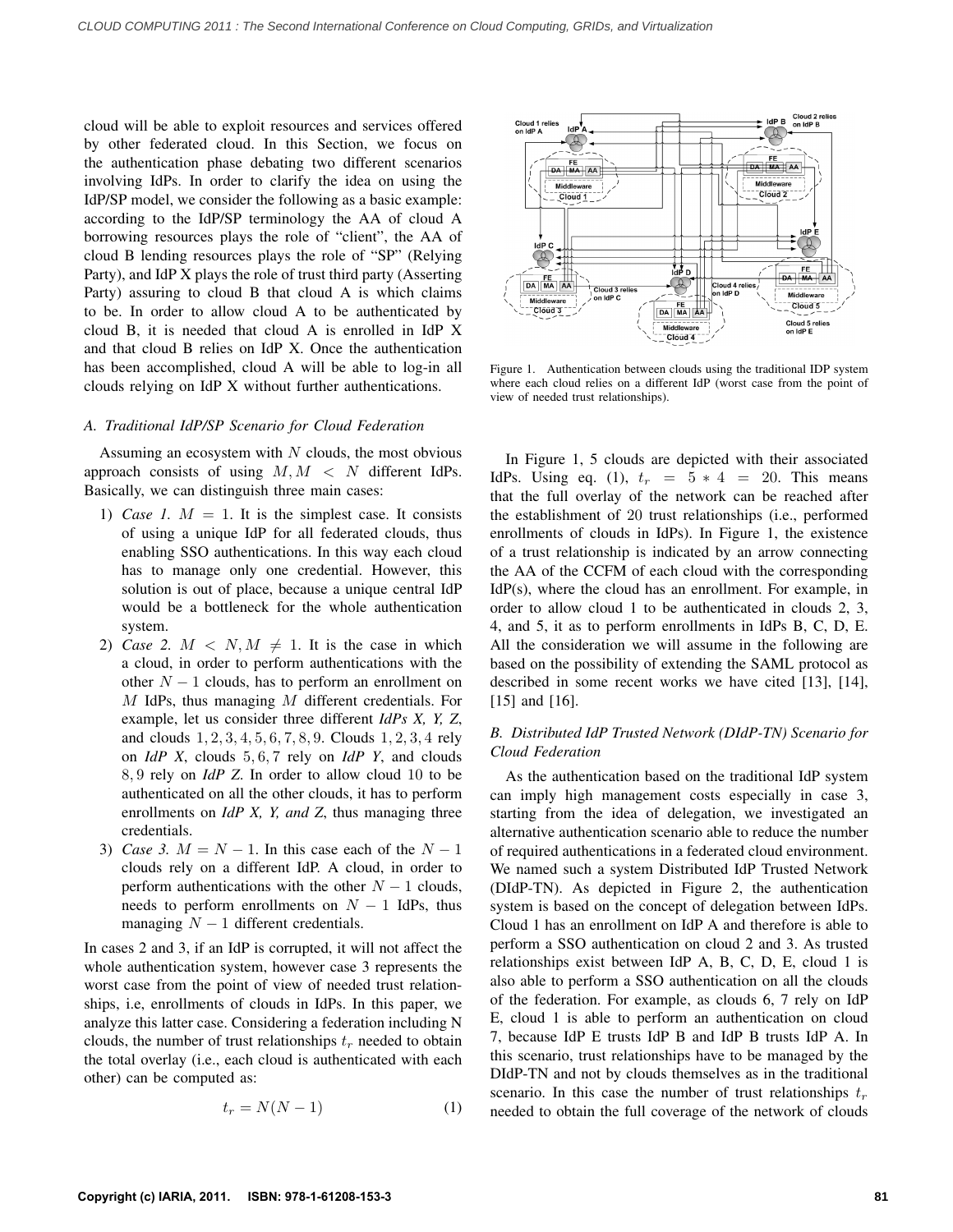

Figure 2. Authentication between clouds using the DIDP-TN system.

will be:

$$
t_r \le N(N-1) \tag{2}
$$

# IV. EVALUATION OF THE DIDP-TN

In order to compare the DIDP-TN with a traditional IDP/SP authentication system for cloud federation, we modeled them using the graph theory and performed several experiments.

#### *A. Modeling the two Authentication Systems*

Let V and  $E(V) = \{\{a, b\}$  *(for simplicity ab)*  $|a, b \in$  $V, a \neq b$  two finite sets. We define a pair  $G = (V, E)$ with  $E \subseteq E(V)$  the cyclic digraph (or directed graph) representing a cloud federation. The elements of V are vertices of  $G$ , and those of  $E$  the edges of  $G$ . Vertices  $a$ and b are adjacent if the edge  $ab \in G$ . The vertices set of the digraph G is denoted by  $V_G$  and its edge set by  $E_G$ . The number  $v_G = |V_G|$  of vertices is called the *order* of G, and  $\epsilon_G = |E_G|$  is the *size*. The E are oriented, that is, the edges are oriented:  $E \subseteq V \times V$  where  $ab \neq ba$ . The digraph does not allow loops, that is, it is not allowed an edge aa. Let  $e_i = v_i v_{i+1} \in G$  be edges of G for  $i \in [1, k]$ . The sequence  $W_G = e_1 e_2 \dots e_k$  is a walk of length k from  $v_1$  to  $v_k$ . Here  $e_i$  and  $e_{i+1}$  are compatible in the sense that  $e_1$  is adjacent to  $e_{i+1}$  for all  $i \in [1, k-1]$ . We will write  $a \to b$ if it exists at least one walk between  $a$  and  $b$ . We denote with  $\omega_G = |W_G|$  the number of walks from a vertex a to a vertex b. A digraph will be named *complete* if  $\forall a, b \in V_G$ , a is adjacent with b. In this case, if  $v<sub>G</sub> = N$ , it will be  $\epsilon_G = N(N-1)$ . Furthermore, a digraph will be named *connected*, if  $\forall a, b \in V_G$  it exists at least one walk  $a \to b$ .

Let  $G_{IdP}$  a subgraph of the graph G, denoted by  $G_{IdP} \subseteq$ G, if  $V_{IdP} \subseteq V_G$  and  $E_{IdP} \subseteq E_G$ .  $G_{IdP}$  represents the traditional IdP/SP authentication system in a federated cloud environment.  $G_{IdP}$  is built according to K events. An event represents the need of authentication of cloud a in cloud b, and each oriented edge  $ab \in E$  represents a trust relationship, i.e., the enrollment of cloud  $a$  in the



Figure 3. Example of digraph representing the traditional IDP-based authentication system for a federated cloud environment, where each cloud relies on a different IdP (worst case from the point of view of authentication management).

IDP on which cloud  $b$  relies, so that  $a$  will be read cloud and b IdP. Given an event with two equiprobable random vertices  $a, b, a \neq b$ , if a walk of length  $k = 1$  exists, that is, if an edge ab exists, nothing is done; else an edge  $ab$  is created. Considering the set  $F$  with all the clouds belonging to the federation with  $v_V = N$  each cloud  $a \in F$ , in order to be federated with the other  $N - 1$ clouds, must have a walk of length  $l = 1$  toward all the other  $N - 1$  clouds of the federation. This implies that the digraph representing the federation has to be connected, so that  $N(N-1)$  trust relationships (i.e., enrollments of cloud in IdPs) have to be performed. In this case, considering  $G_{IdP}$ ,  $\omega = \epsilon = N(N-1)$  is the number of needed trust relationships  $t_r$  in order that each clouds is able to be authenticated in each other. Figure 3 depicts an example of digraph representing the authentications in a federated clouds environment with total overlay using the traditional IDP-based system with  $v = 10$  and  $\omega = \epsilon = 90$ .

Let  $G_{DIdP-TN}$  a subgraph of the graph G, denoted by  $G_{DIdP-TN} \subseteq G$ , if  $V_{DIdP-TN} \subseteq V_G$  and  $E_{DIdP-TN} \subseteq$  $E_G$ .  $G_{DIdP-TN}$  represents a DIdP-TN in a federated clouds environment.  $G_{DIdP-TN}$  is built according to K events. An event represents the need to establish a trust relationship, i.e., an agreement between two IdPs, and each oriented edge  $ab \in$ E represents the a trust relationship between IdP  $\alpha$  and IdP b where delegated authentications take place. Given an event with two equiprobable random vertices  $a, b, a \neq b$ , if it exists one and at least one walk from the vertex  $a$  to the vertex  $b$ , nothing is done, else an edge  $ab$  is created. The meaning of each element  $ab \in V$  of  $G_{DIdP-TN}$  is the following: if we read  $ab$ , it will be read the IdP  $b$  is trusts IdP  $a$ . It is important to notice that as we are considering a digraph, if IdP  $\alpha$  trusts IdP  $\delta$  it does not mean that IdP  $\delta$  trusts IdP  $\alpha$ . This implies that the digraph representing the DIdP-TN has to be only complete (and not connected as in the previous scenario). In this case, a walk  $a \rightarrow b$  of length  $1 \leq l \leq$  $N-1$  from IdP a to the IdP b represents a trust relationship between the two IdPs. Note that in this case considering  $G_{DIdP-TN, \epsilon \leq \omega \leq N(N-1)$ , that is, the number of needed trust relationships between IdPs is less or equal to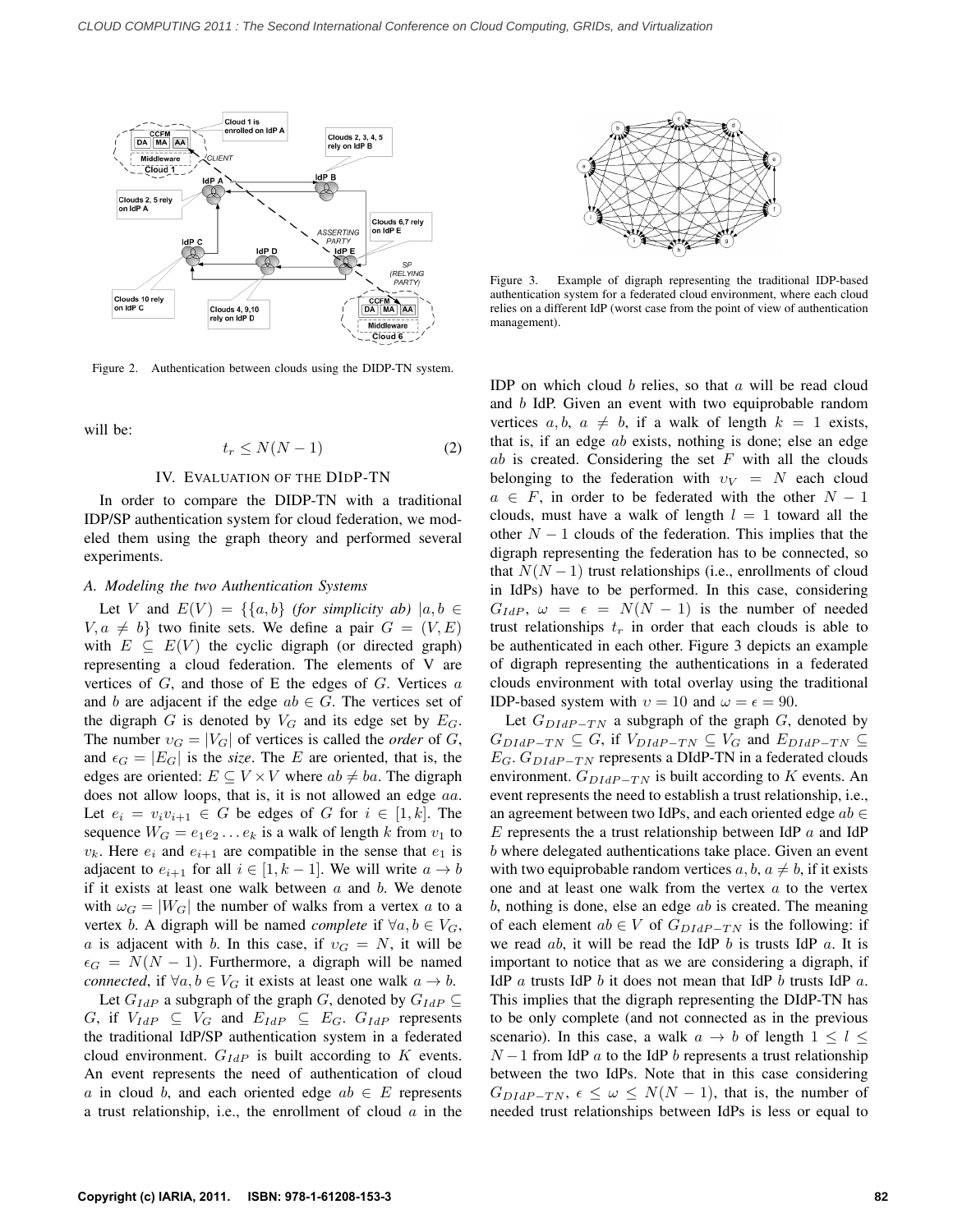

Figure 4. Example of digraph representing a distributed system of IdPs with delegated authentication in federated cloud environment.

 $t_r$ . Figure 4 depicts an example of a digraph representing the trusted relationships between IdPs, by means of each cloud is able to perform a SSO authentication on each other.

### *B. Comparison Between the two Authentication Approaches*

For each authentication scenario we built a digraph creating edges according to the simulation of K events. For both graphs, we assumed an order  $v = 25$ . In simple terms, we considered a scenario including 25 Idps. For each event  $i, i = 1, 2, \ldots, K$ , we stored the number  $\epsilon_i$  of edges created and the percentage  $X_i$  of total overlay on the whole digraph up to event  $i$  as:

$$
X_i = \frac{\epsilon_i \cdot 100}{N(N-1)}\tag{3}
$$

The total overlay is a parameter indicating how clouds cover the network of federated clouds from the point of view of authentications. The 100% of total overlay is obtained when each cloud of the federation is able to perform the authentication with all the other ones.

For simplicity, all the simulations have been performed with equiprobable events, and without the possibility of cancellation of a created edge, i.e., without the possibility to break trusted relationships. For each of the two authentication scenarios, we assumed 25 IdPs and 8000 events, repeating the simulations 50 times, picking up the mean values of both the created edges and the total overlay percentage for each  $i - th$  event. For each simulation, we also calculated variances and confidence intervals at 95%. The goodness of our experiment is motivated by the fact that we have obtained confidence intervals rather small.

Figures 5 and 6 depict a comparison between the two authentication scenarios respectively considering the percentages of overlay on the whole cloud federation and the number of established trust relationships. In Figure 5, on the x-axis is reported the number of simulated events instead on the y-axis is reported the percentage of overlay on the whole cloud federation. Regarding the traditional IdP/SP authentication scenario, we obtained the 100% of overlay on the whole cloud federation after 6765 events (i.e, the need of establish authentications between clouds), instead in the case of the DIdP-TN we obtained the 100% of



Figure 5. Comparison between the two authentication systems, considering the overlay percentages.



Figure 6. Comparison between the two authentication systems, considering the mean value of created authentications.

total overlay after 285 events (i.e., the need of establish agreements between IdPs). In Figure 6, on the x-axis is reported the number of simulated events, instead on the y-axis is the number established trusted relationships. We remark that for the traditional IdP/SP authentication scenario a trust relationship is an enrollment of a cloud in one IdP, and that in the case of DIDP-TN authentication scenario a trust relationship is an agreement between two IdPs. Regarding the traditional IdP system scenario, we can observe that we obtained a connected digraph after 6765 events. In fact, after 6765 events, we obtain  $N(N - 1) = 25 \cdot 24 = 600$ enrollments of clouds on IdPs. Instead, regarding the DIdP-TN system, we obtained a system in which each cloud is able to perform authentication on each other after 285 events, and 47,860 mean established agreements between IdPs. In both cases the variance had a Gaussian trend. This meant that the confidence intervals had their maximum amplitude around the midpoint of all the curves, before their saturation. Saturation is reached when each cloud is able to perform the authentication with each other, i.e., when the overlay percentage is 100%.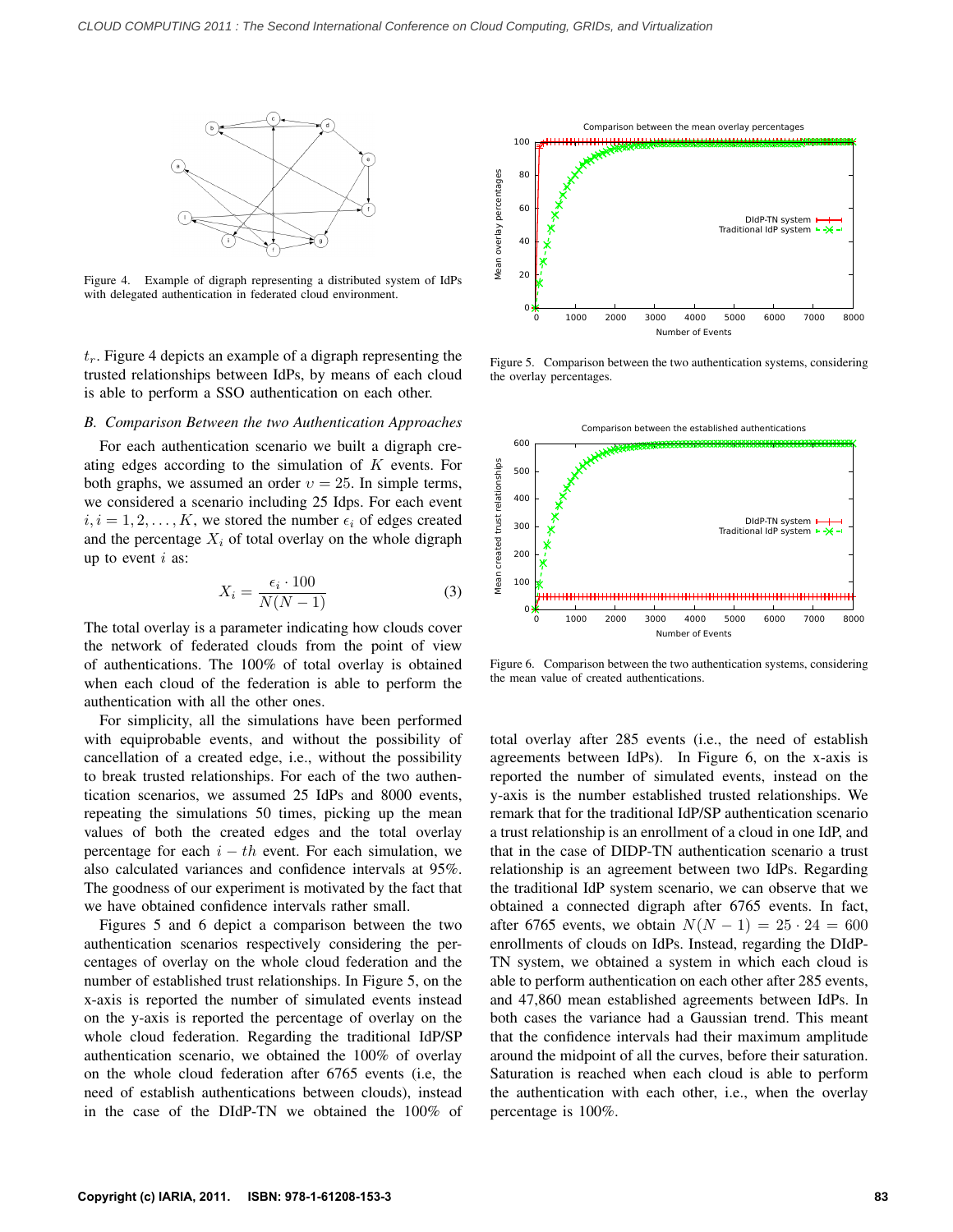

Figure 7. Comparison between the two approaches considering both the number of created authentications and the respective overlay percentages.

Figure 7 depicts a comparison between the two approaches considering both the number of created trust relationships on the x-axis and the respective overlay percentages on the y-axis. It is possible to notice how for the DIdP-TN system the 100% of overlay is obtained faster than the traditional IdP system.

# *C. Overcoming issues with Transitive Trust*

The paper we are presenting is a preliminary work that needs to be refined. In the context of Transitive Trust, systems authentication performed along through the delegation mechanism might raise problems. In particular in our case a subset of IdPs that are nor recognized in the chain of trustiness of whatever cloud provider. To address such a problem we introduced the Access Control List (ACL) for preventing the involvement of untrusted IdPs no directly accesses but present in the list of delegation. Indeed there could be the possibility that even though a trust relationship exists from an IdP  $\alpha$  to an IdP  $\delta$  through a cloud  $\alpha$ , the cloud a decide to create a direct trust relationship with cloud b because it considers too much risky a delegated authentication through a cloud c. For example cloud a could consider cloud  $c$  not so reliable from the point of view of security. We are looking at a much more complex trustiness scenarios in which the links weight of trusting walks along with the IdP reputation must be taken into account (i.e., [20]).

#### V. CONCLUSIONS

In this paper, we focused on two authentication scenarios for federated cloud environments: the first based on the adoption of a traditional IdP system, and the second based on a DIdP-TN. From the simulations, it is evident how the DIdP-TN system allows to drastically reduce the needed operations for clouds, simplifying the management of accounts and enrollments. However, even if on one hand it is possible to reduce the number of needed authentications, on the other hand a few problems might rise. In this work, we assumed equiprobable events, but if we consider also the possibility of breaking the trust relationships, the scenario on one hand might be fault tolerant as alternative trust relationships (i.e., walks considering the digraph) might exist, whereas on the other hand the scenario might become more complicated.

# **REFERENCES**

- [1] A. Celesti, F. Tusa, M. Villari, and A. Puliafito, "How to enhance cloud architectures to enable cross-federation," in *Proceedings of IEEE CLOUD '10*, pp. 337–345, IEEE, July 2010.
- [2] April 2011. IEEE works towards cloud interoperability standards: http://www.cloudcomputingzone.com/2011/04/ieee-workstowards-cloud-interoperability-standards/.
- [3] Forum of Federations: http://www.forumfed.org/en/index.php.
- [4] B. Rochwerger, D. Breitgand, A. Epstein, D. Hadas, I. Loy, K. Nagin, J. Tordsson, C. Ragusa, M. Villari, S. Clayman, E. Levy, A. Maraschini, P. Massonet, H. Munoz, and G. Toffetti, "Reservoir - when one cloud is not enough," *Computer*, vol. 44, pp. 44–51, 2011.
- [5] "C. Adams and S. Farrell, Internet X.509 Public Key Infrastructure: Certificate Management Protocols, RFC 2510: http://tools.ietf.org/html/rfc2510."
- [6] "Security assertion markup language, oasis, http://www.oasisopen.org/committees/security."
- [7] K. Traw, S. Yang, and P. Comitz, "Federated identify management in service oriented architectures," in *Integrated Communications, Navigation and Surveillance Conference (ICNS)*, pp. 1–6, May 2008.
- [8] R. McKenzie, M. C. M, and C. Wallis, "Use cases for identity management in e-government," in *Security & Privacy, IEEE*, vol. 6, pp. 51–57, March-April 2008.
- [9] Goiri, J. Guitart, and J. Torres, "Characterizing cloud federation for enhancing providers' profit," *Proceedings of IEEE Cloud '10*, pp. 123–130, 2010.
- [10] D. Artz and Y. Gil, "A survey of trust in computer science and the semantic web," *Web Semantics: Science, Services and Agents on the World Wide Web*, vol. 5, no. 2, pp. 58 – 71, 2007.
- [11] S. Florian, S. Daniel, and D. Schahram, "The cycle of trust in mixed service-oriented systems," in *Proceedings of SEAA '09*, pp. 72–79, 2009.
- [12] A. Celesti, F. Tusa, M. Villari, and A. Puliafito, "Three-phase cross-cloud federation model: The cloud sso authentication," *Second International Conference on Advances in Future Internet (AFIN)*, pp. 94–101, 2010.
- [13] P. Arias Cabarcos, F. Almenárez Mendoza, A. Marín-López, and D. Díaz-Sánchez, "Enabling saml for dynamic identity federation management," in *Wireless and Mobile Networking*, vol. 308, pp. 173–184, Springer Boston, 2009.